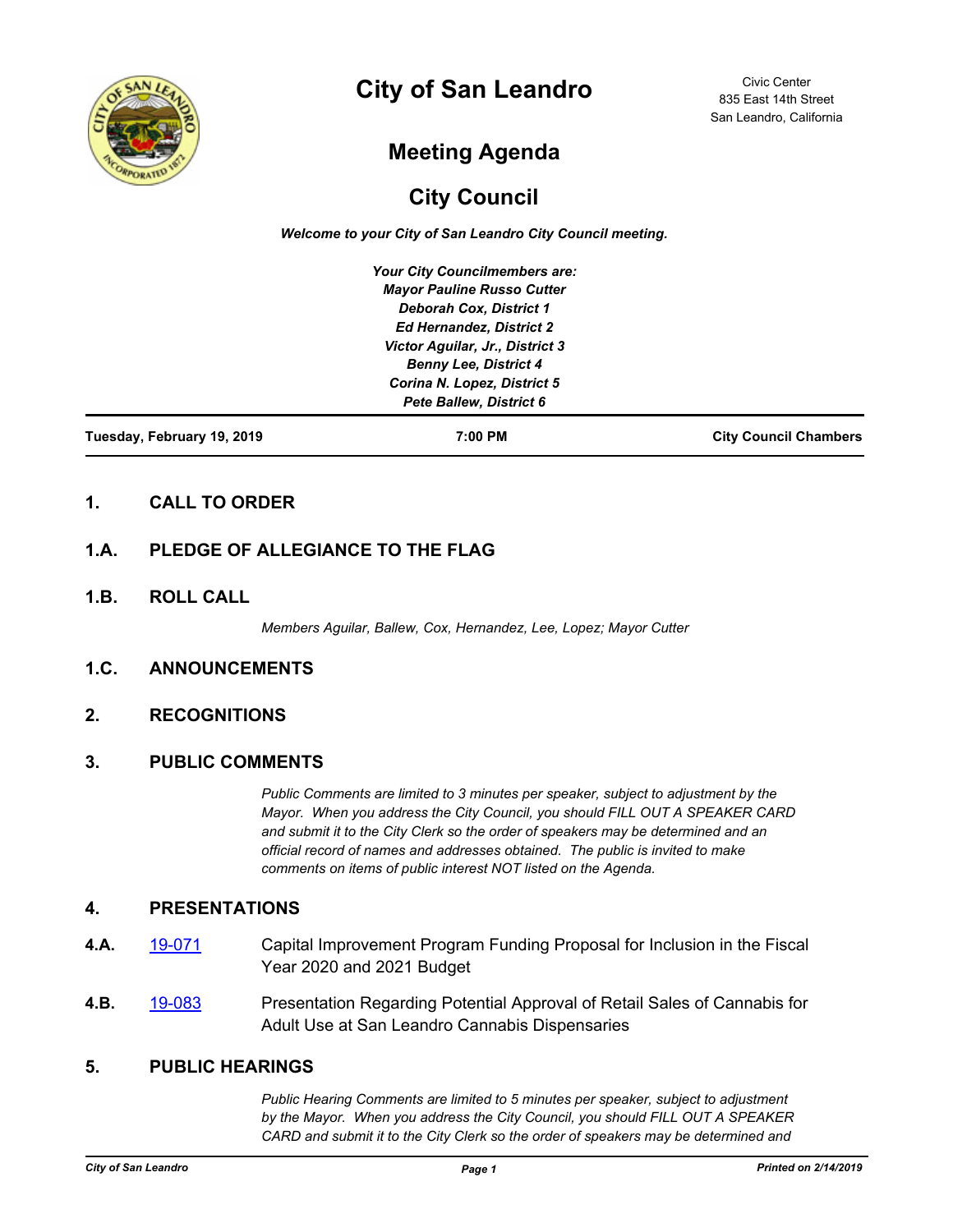*an official record of names and addresses obtained.*

### **6. CITY MANAGER AND CITY ATTORNEY REPORTS AND COMMENTS**

#### **7. AMENDMENT OF CONSENT CALENDAR**

*City Councilmembers or staff have an opportunity at this time to request that an item be removed from the Consent Calendar for the presentation of a staff report or other special consideration. Members of the public may request the opportunity to address the City Council regarding items remaining on the Consent Calendar by FILLING OUT A SPEAKER CARD and submitting it to the City Clerk prior to the calling of Item 7, Amendment of Consent Calendar. Items remaining on the Consent Calendar will be considered for approval under one motion.*

#### **8. CONSENT CALENDAR**

*Consent Calendar items are considered for approval by the City Council with one single action. As described above in Item 7, Amendment of Consent Calendar, the City Council may remove items from the Consent Calendar for purposes of presentation or discussion. Members of the public who have requested to address the Council regarding items remaining on the Consent Calendar may do so for up to 3 minutes per item with a maximum of 5 minutes for all items. Items listed on the Consent Calendar are deemed to have been read by title.*

- **8.A.** [19-085](http://sanleandro.legistar.com/gateway.aspx?m=l&id=/matter.aspx?key=7356) Minutes of the City Council Meeting of February 4, 2019
- **8.B.** [19-100](http://sanleandro.legistar.com/gateway.aspx?m=l&id=/matter.aspx?key=7371) MOTION Renominating Representatives to Boards or Commissions as follows:

Rick Solis as District 3 Representative to the Planning Commission/Board of Zoning Adjustments

Catherine Vierra-Houston as District 4 Representative to the Planning Commission/Board of Zoning Adjustments

Dana Fry as an At-large Representative to the Arts Commission Nancy Gonchar at an At-large Representative to the Arts Commission Allen Schoenfeld as an At-large Representative to the Recreation and Parks Commission

Darlene Cozzette-Daevu as an At-large Representative to the Senior **Commission** 

**8.C.** [19-101](http://sanleandro.legistar.com/gateway.aspx?m=l&id=/matter.aspx?key=7372) MOTION Nominating Representatives to Boards or Commissions as follows:

> Jane Abelee as an At-large Representative to the Human Services **Commission**

Chike Udemezue as an At-large Representative to the Personnel Relations **Board** 

**8.D.** [18-484](http://sanleandro.legistar.com/gateway.aspx?m=l&id=/matter.aspx?key=6075) Staff Report for a City of San Leandro City Council Resolution to Accept the Work for the Water Pollution Control Plant Asphalt Replacement Project, Project No. 2015.0260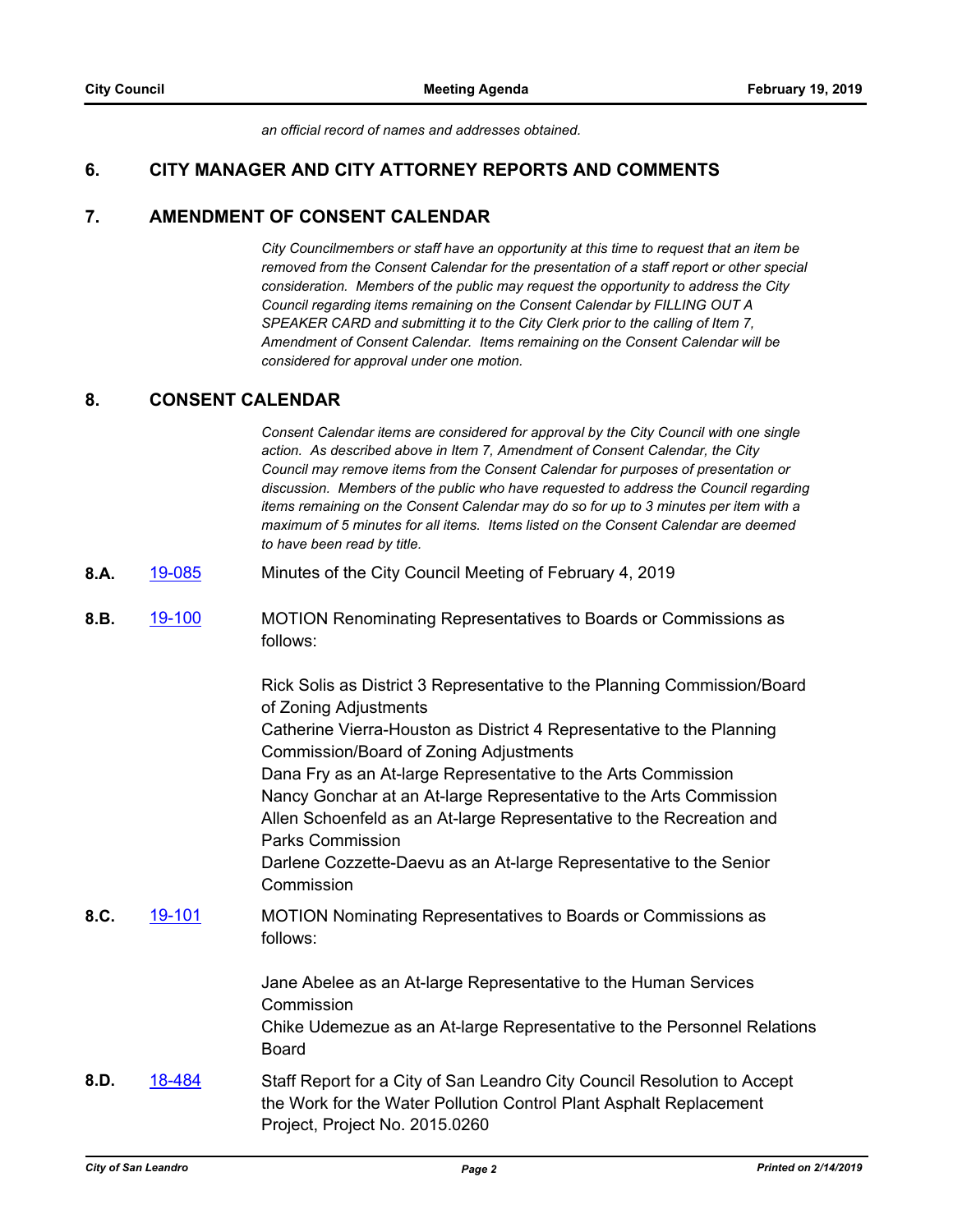| 18-485 | RESOLUTION of the City of San Leandro City Council to Accept the Work      |
|--------|----------------------------------------------------------------------------|
|        | for the Water Pollution Control Plant Asphalt Replacement Project, Project |
|        | No. 2015.0260                                                              |

- **8.E.** [18-590](http://sanleandro.legistar.com/gateway.aspx?m=l&id=/matter.aspx?key=6183) Staff Report for a City of San Leandro City Council Resolution to Approve and Authorize the City Manager to Execute Consulting Services Agreements with NBS for Services Related to the Formation of Special Financing Districts for Eden Road, Project 210-38-295 and Neptune Drive Shoreline Flood Protection, Project 2016.0700; to Authorize the City Manager to Negotiate and Approve Individual Amendments up to 10% of the Original Contract Amounts; and to Authorize the City Manager to Negotiate and Approve Cumulative Amendments up to 20% of the Original Contract Amounts;
	- [18-591](http://sanleandro.legistar.com/gateway.aspx?m=l&id=/matter.aspx?key=6184) RESOLUTION of the City of San Leandro City Council to Approve and Authorize the City Manager to Execute Consulting Services Agreements with NBS for Services Related to the Formation of Special Financing Districts for Eden Road, Project 210-38-295 and Neptune Drive Shoreline Flood Projection, Project 2016.0700; to Authorize the City Manager to Negotiate and Approve Individual Amendments up to 10% of the Original Contract Amounts; and to Authorize the City Manager to Negotiate and Approve Cumulative Amendments up to 20% of the Original Contract Amounts;
- **8.F.** [19-029](http://sanleandro.legistar.com/gateway.aspx?m=l&id=/matter.aspx?key=7300) Staff Report for a City of San Leandro City Council Resolution to Approve and Authorize the City Manager to Execute a Consulting Services Agreement with Noll & Tam Architects for Design Services for the Mulford-Marina Branch Library, Project 2018.2400; to Authorize the City Manager to Negotiate and Approve Individual Amendments up to 5% of the Original Contract Amount; and to Authorize the City Manager to Negotiate and Approve Cumulative Amendments up to 15% of the Original Contract Amount.
	- [19-030](http://sanleandro.legistar.com/gateway.aspx?m=l&id=/matter.aspx?key=7301) RESOLUTION of the City of San Leandro City Council to Approve and Authorize the City Manager to Execute a Consulting Services Agreement with Noll & Tam Architects for Design Services for the Mulford-Marina Branch Library, Project 2018.2400; to Authorize the City Manager to Negotiate and Approve Individual Contract Amendments up to 5%; and to Authorize the City Manager to Negotiate and Approve Cumulative Contract Amendments up to 15% of the Original Contract Amount; (Provides for design services for replacement of the existing library with a new facility at the same location)
- **8.G.** [19-031](http://sanleandro.legistar.com/gateway.aspx?m=l&id=/matter.aspx?key=7302) Staff Report for a City of San Leandro City Council Resolution to Approve Parcel Map 10850 for 84 Oakes Boulevard, Assessor's Parcel Number 076-0420-003; Owner, Subdivider and Applicant: Rongkang Wang
	- [19-032](http://sanleandro.legistar.com/gateway.aspx?m=l&id=/matter.aspx?key=7303) RESOLUTION of the City of San Leandro City Council to Approve Parcel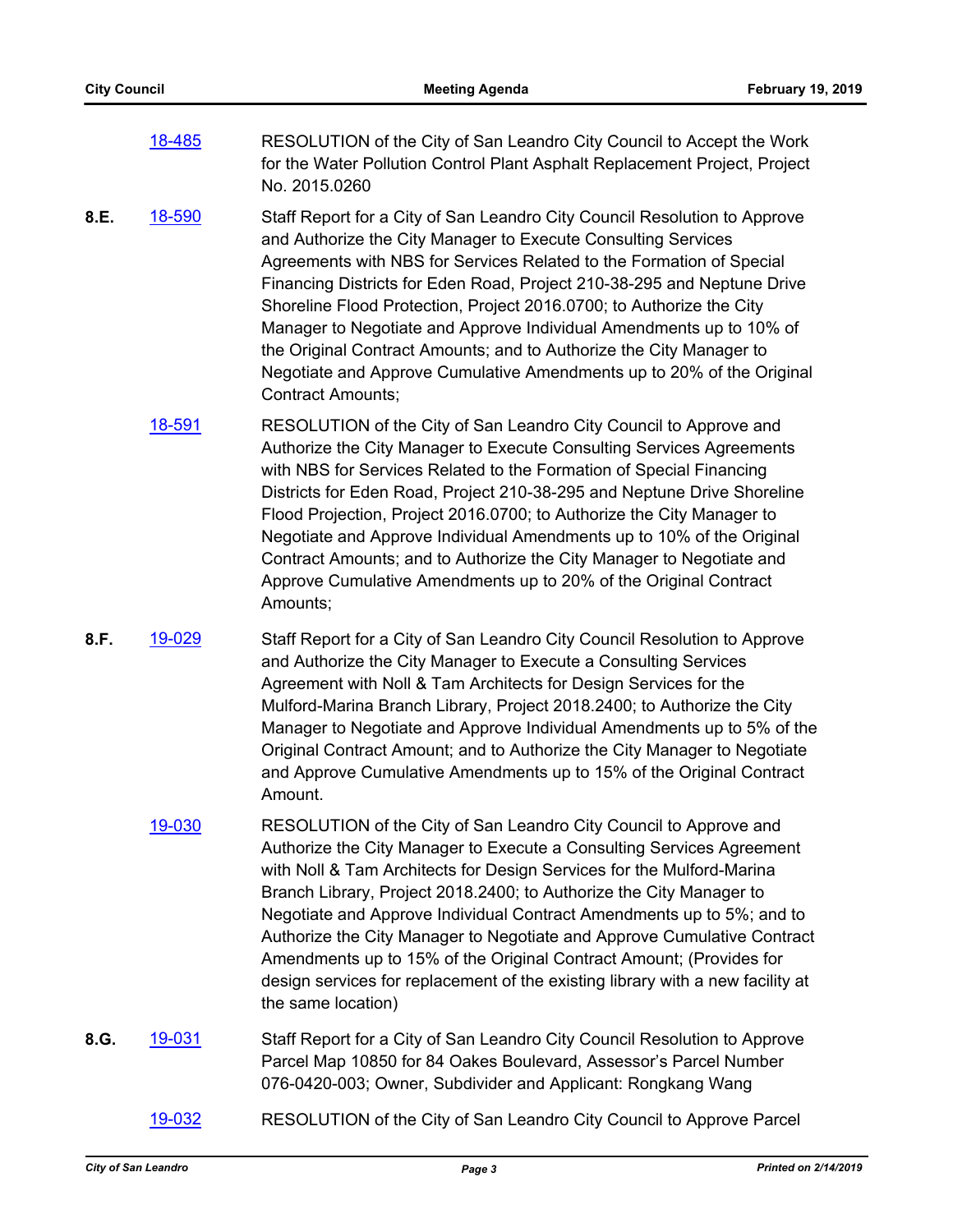Map 10850 for 84 Oakes Boulevard, Assessor's Parcel Number 076-0420-003; Owner, Subdivider and Applicant: Rongkang Wang

- **8.H.** [19-074](http://sanleandro.legistar.com/gateway.aspx?m=l&id=/matter.aspx?key=7345) Staff Report for a City of San Leandro City Council Resolution to Authorize the City Manager to Purchase a Haul Truck via the National Joint Powers Alliance (to be Used in Conjunction with the Cold Milling Machine) in an Amount Not to Exceed \$213,457.17 and Appropriation of \$213,457.17 from the Gas Tax Fund to the Equipment Repair and Maintenance Fund
	- [19-075](http://sanleandro.legistar.com/gateway.aspx?m=l&id=/matter.aspx?key=7346) RESOLUTION of the City of San Leandro City Council to Approve and Authorize the City Manager to Purchase a Haul Truck for an Amount Not to Exceed \$213,457.17 and Appropriation of \$213,457.17 from the Gas Tax Fund to the Equipment Maintenance Fund
- **8.I.** [19-096](http://sanleandro.legistar.com/gateway.aspx?m=l&id=/matter.aspx?key=7367) Staff Report for a Resolution of the City of San Leandro City Council to Approve a Budget Amendment to the City's Fiscal Year 2018-19 General Fund, Special Revenue Funds, and Enterprise Funds
	- [19-097](http://sanleandro.legistar.com/gateway.aspx?m=l&id=/matter.aspx?key=7368) RESOLUTION of the City of San Leandro City Council to Approve Amendments to the City of San Leandro Budget for Fiscal Year 2018-19

### **9. ITEMS REMOVED FROM CONSENT CALENDAR**

*Public Comments are limited to 3 minutes per speaker per item, subject to adjustment by the Mayor.*

#### **10. ACTION ITEMS**

*Public Comments are limited to 3 minutes per speaker per item, subject to adjustment by the Mayor. When you address the City Council, you should FILL OUT A SPEAKER CARD and submit it to the City Clerk, prior to the calling of the Action item.*

## **11. REPORT ON CLOSED SESSION ACTIONS TAKEN**

#### **12. CITY COUNCIL REPORTS**

*City Councilmembers report on attendance at intergovernmental agency meetings, conferences, and seminars since the last meeting.*

#### **13. CITY COUNCIL CALENDAR AND ANNOUNCEMENTS**

*City Councilmembers announce calendar of upcoming events and coordinate attendance; report on local events attended since the last meeting; and make brief comments on issues of concern.*

## **14. COUNCIL REQUESTS TO SCHEDULE AGENDA ITEMS**

*This section is to be used to propose items for consideration for future scheduling, and not for substantive discussion.*

#### **15. ADJOURN**

## **MEETING ACCESSIBILITY**